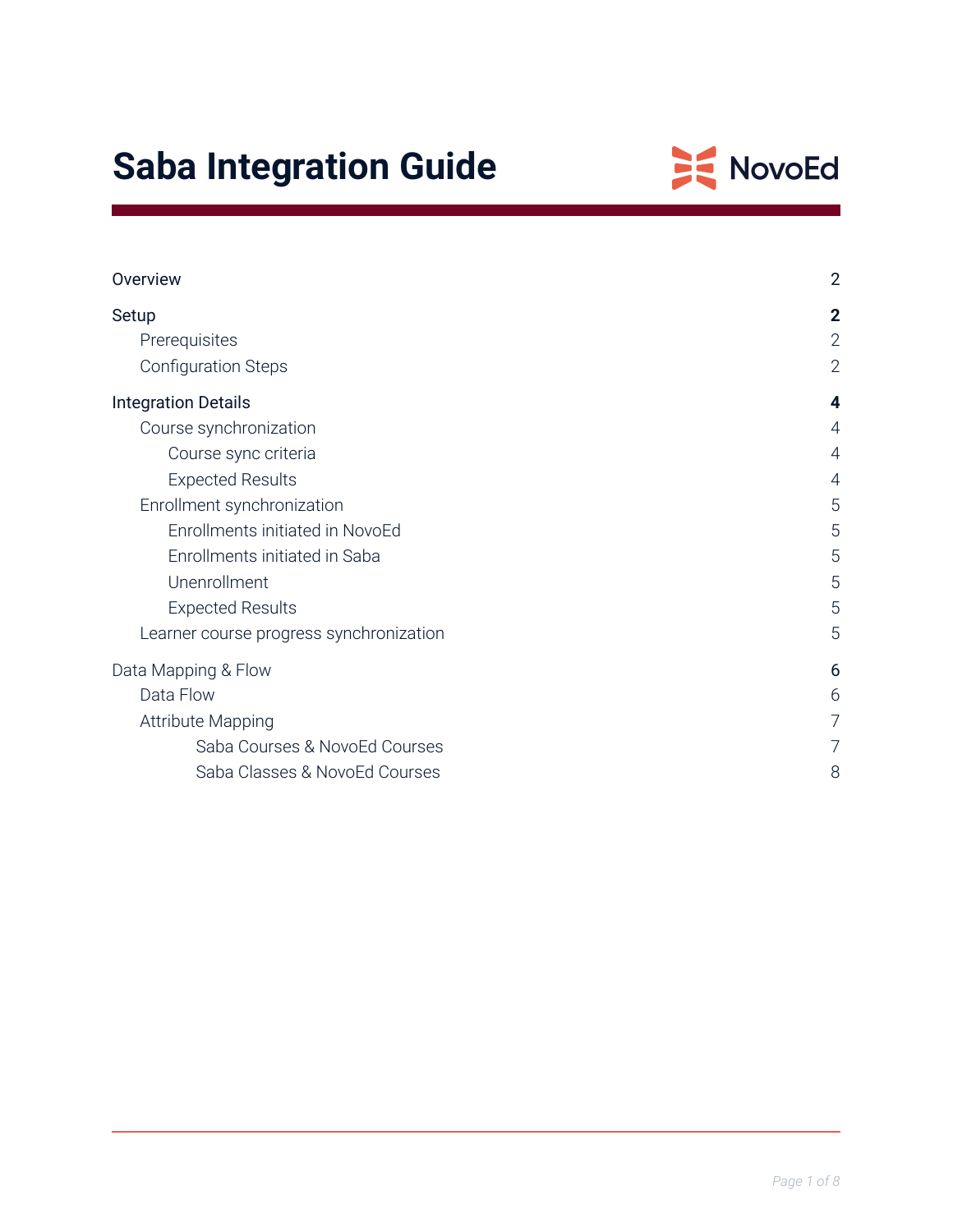# <span id="page-1-0"></span>**Overview**

This document is intended for a NovoEd Org Admin who is also a Saba System Admin and serves as a guide for the setup and configuration of NovoEd's Saba integration.

# <span id="page-1-1"></span>**Setup**

# <span id="page-1-2"></span>**Prerequisites**

- 1. An administrator with the Org. Admin role in NovoEd
- 2. The integration must first be enabled by your NovoEd customer success manager for the NovoEd instance.
- 3. Single Sign On (SSO) must be configured for your NovoEd instance.
	- Consult our help desk (hello@novoed.com) for enabling SSO for your institution if it is not enabled. The NovoEd technical solutions team can enable testing Saba integration without SSO; however, using the integration at scale requires SSO.
- 4. The integration requires API information specific to your Saba instance. Ensure you are able to locate your Saba Client ID, Secret, and API endpoint.
	- API information can be obtained via the API Dashboard in Saba.
	- A service ticket to Saba may be required to enable Saba's REST APIs.
- 5. In NovoEd, configure your organization level profile settings and ensure that a field for the Saba Username is introduced and integrated with SSO.

# <span id="page-1-3"></span>**Configuration Steps**

- 1. Create an admin user (or identify an existing admin user) in Saba dedicated for the integration.
	- This admin account must have the "Learning Admin Catalog Builder" and "Human Capital Admin" security roles in the domain where NovoEd learning objects will be created.
- 2. Log in to NovoEd using your Org Admin credentials and navigate to the "Configure LMS Integration" section of "Advanced Settings".
	- o After logging in, click the gear icon  $\left[\frac{1}{2}S\right]$  in the left-hand navigation.
	- Scroll down to the "Configure LMS Integration" section.
	- Click "Configure" to open the "Configure LMS Integration" modal.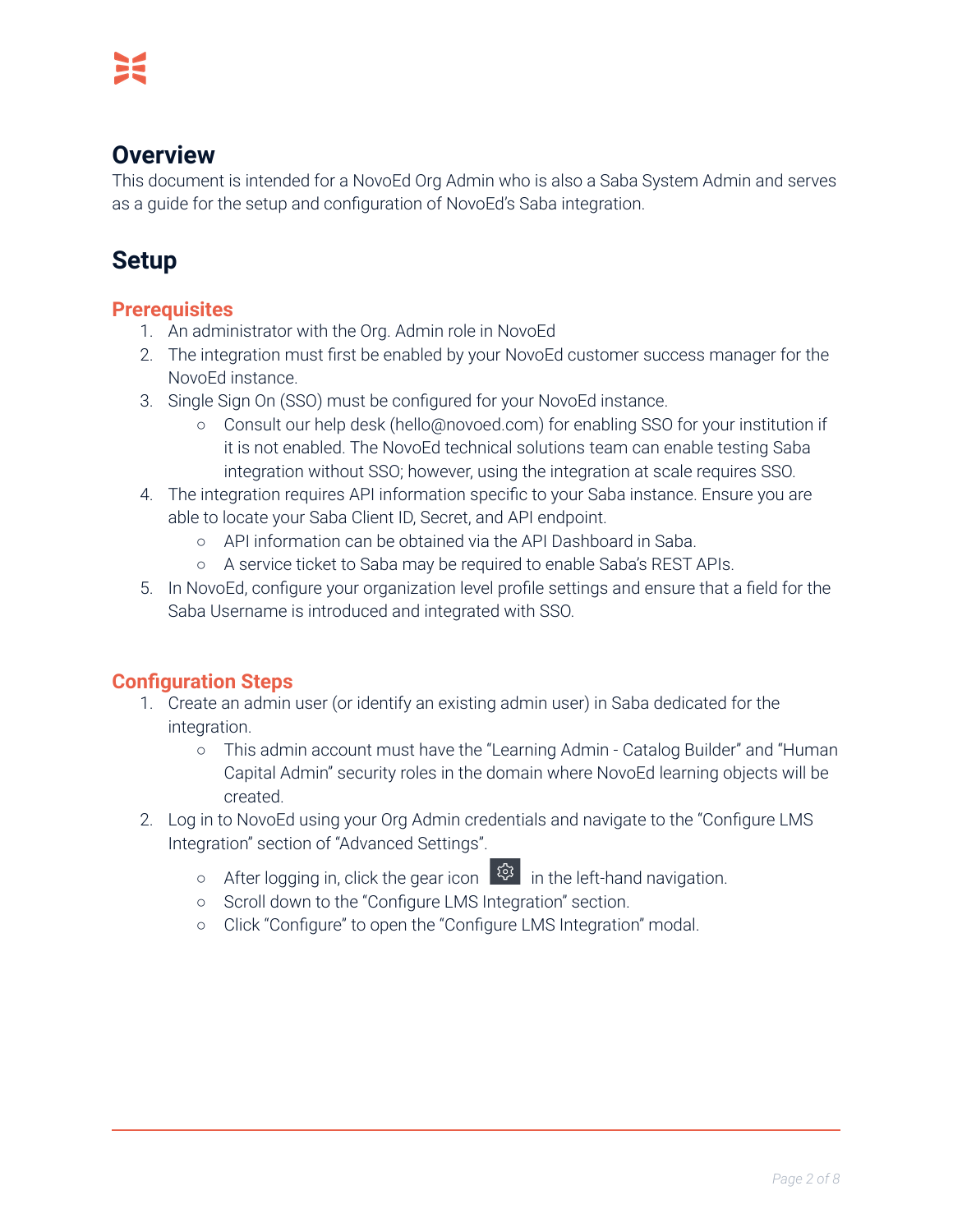### Configure LMS Integration

You can enable a programatic integration with your LMS to sync your NovoEd courses and learner completions into the LMS automatically.

Configure

|  | 3. Select your LMS provider. |  |
|--|------------------------------|--|

- Choose "Saba Cloud" from the "Select LMS Provider" dropdown.
- *Note*: If this option is unavailable, the integration has not yet been enabled.

| Configure LMS Integration                      |  |
|------------------------------------------------|--|
| Select LMS Provide<br>$\overline{\phantom{a}}$ |  |
| Saba Cloud<br>Comming soon: CSOD               |  |
|                                                |  |

- 4. Enter your Saba authentication details.
	- Saba API Endpoint
		- Should start with https://
	- Saba Client ID and Client Secret
	- Saba username and password (as configured in step 1)
	- Click "Authorize" to initiate authorization.
- 5. Choose your integration settings::
	- Domain
		- The domain under which the integration will list NovoEd courses.
	- Course/Class ID
		- Select "Saba will assign course/class numbers" if your Saba instance is configured to auto-assign these values. Otherwise, select "NovoEd will set a unique course number for each course."
	- NovoEd organization profile attribute which identifies each user's Saba username

Once configured, the "Configure LMS Integration" section within "Advanced Settings" will be populated with details on the integration configuration. An option to disable the integration will be visible and existing courses that meet the synchronization criteria will begin to sync in the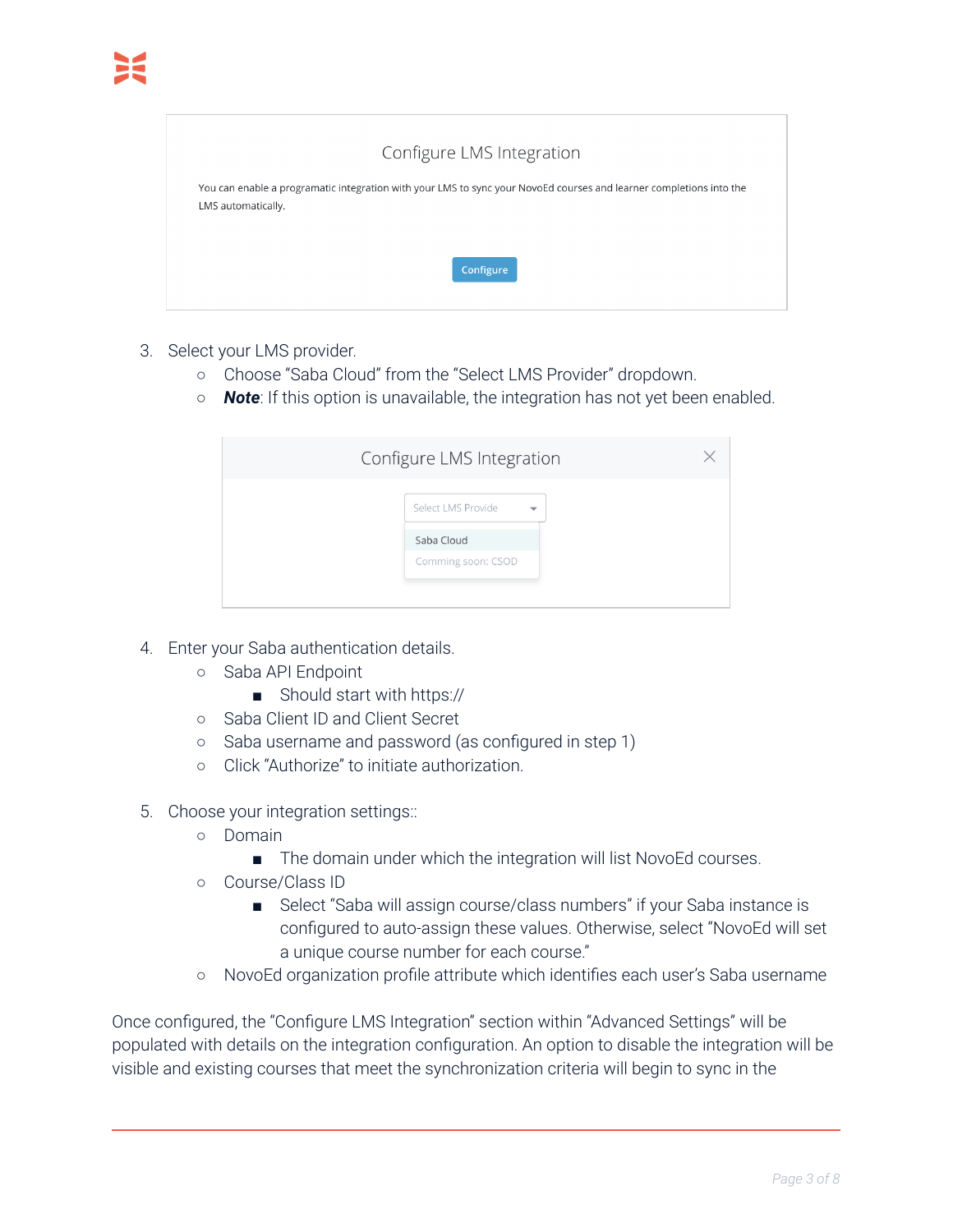#### background.

|                                                  | Configure LMS Integration                                                                  |
|--------------------------------------------------|--------------------------------------------------------------------------------------------|
| You have configured integration with Saba.       |                                                                                            |
| API endpoint: https://api-endpoint.sabacloud.com |                                                                                            |
| Domain used for NovoEd courses: NovoEd           | Course Number configuration option: NovoEd will set a unique course number for each course |
|                                                  |                                                                                            |
|                                                  |                                                                                            |
|                                                  | <b>Disable SABA Integration</b>                                                            |
|                                                  |                                                                                            |

# <span id="page-3-0"></span>**Integration Details**

#### <span id="page-3-1"></span>**Course synchronization**

When enabled, the integration will sync courses created in NovoEd to Saba's learning catalog.

#### <span id="page-3-2"></span>*Course sync criteria*

NovoEd will sync all production courses that are not in a closed state. Specifically, the course must meet the following criteria:

- 1. The course must be a production offering.
	- *Note*: Neither demo courses nor programs will be synced.
- 2. The course must be active.
	- A course is considered active if:
		- i. For open enrollment courses: the registration close date is not in the past.
		- ii. For closed enrollment courses: the course close date is not in the past.
	- *○ Note*: Future offerings (i.e., production courses with a release date in the future) will be synced.

#### <span id="page-3-3"></span>*Expected Results*

Once a course has been synced to Saba, LMS metadata will appear at the bottom of the "edit basics" screen in NovoEd and the course will be available to learning catalog administrators in Saba's learning catalog.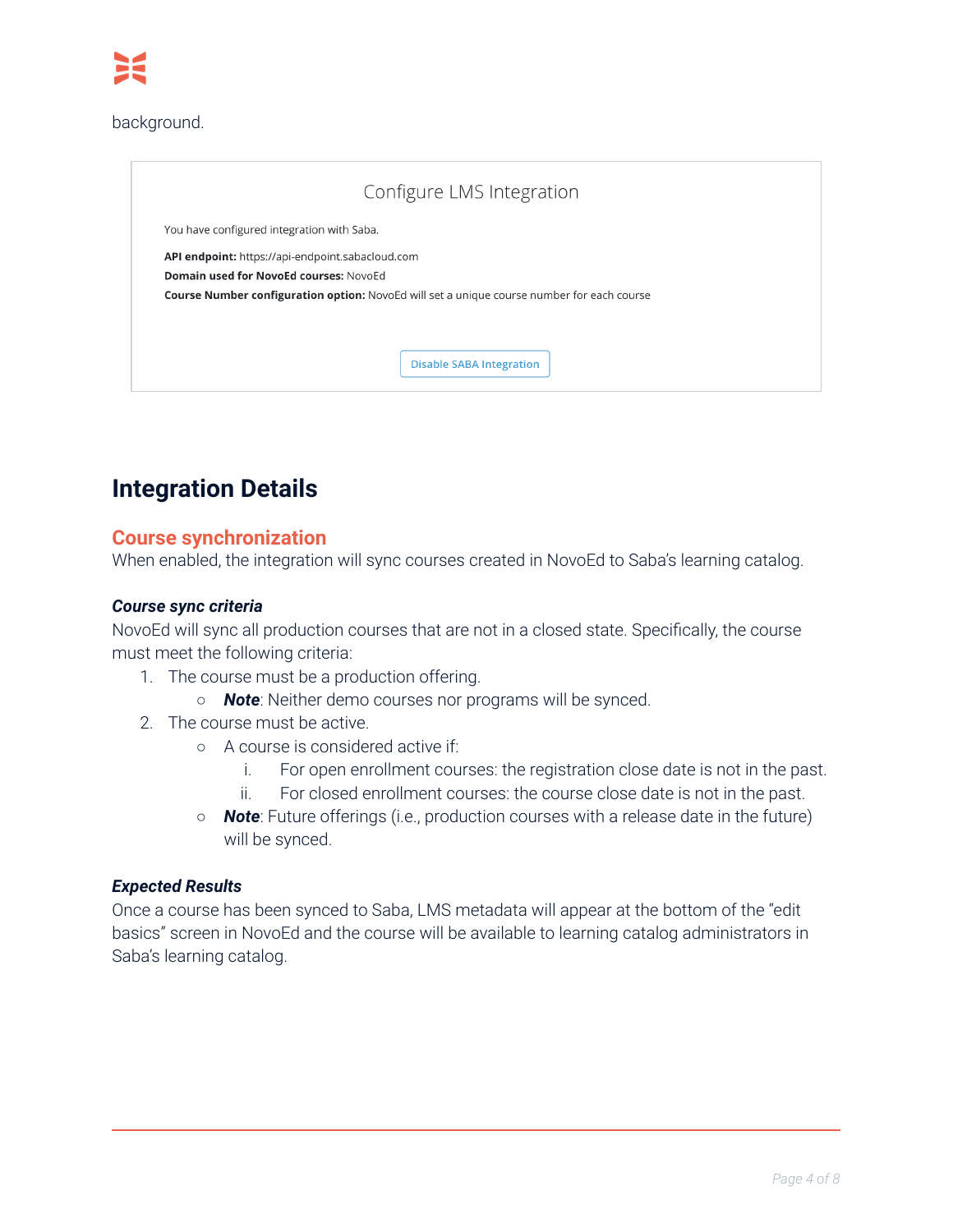| LMS |                  |
|-----|------------------|
|     | SABA-COURSE-ID   |
|     | Course ID        |
|     | NOVOED-COURSE-ID |
|     | Class Number     |
|     | SABA-CLASS-ID    |
|     | Class ID         |
|     | NOVOED-CLASS-ID  |

### <span id="page-4-0"></span>**Enrollment synchronization**

The integration synchronizes NovoEd learner enrollments with Saba class registrations and supports a number of enrollment workflows depending on the desired learner enrollment experience.

#### <span id="page-4-1"></span>*Enrollments initiated in NovoEd*

Course enrollments may be initiated in NovoEd through a number of administrative functions (e.g., manual enrollment, bulk enrollment via CSV), API, or learner self-enrollment (for open enrollment courses). Enrollments initiated in NovoEd will be synced to Saba once the course release date has been met. Enrollments added thereafter will sync provided the course is eligible to be synced (see *course synchronization* above).

#### <span id="page-4-2"></span>*Enrollments initiated in Saba*

The process for managing enrollments for NovoEd courses synced to Saba should align with the existing workflow for managing Saba class registrations.

#### <span id="page-4-3"></span>*Unenrollment*

If a learner is unenrolled in the course in NovoEd, the Saba enrollment record will be updated.

#### <span id="page-4-4"></span>*Expected Results*

Enrollments may be verified using the Saba class results page available from the class details. Learners enrolled in NovoEd and synced to Saba will appear in the learner list.

Learners will be able to access NovoEd courses via the "My Plan" screen.

#### <span id="page-4-5"></span>**Learner course progress synchronization**

The integration will update Saba as learners progress through their NovoEd courses.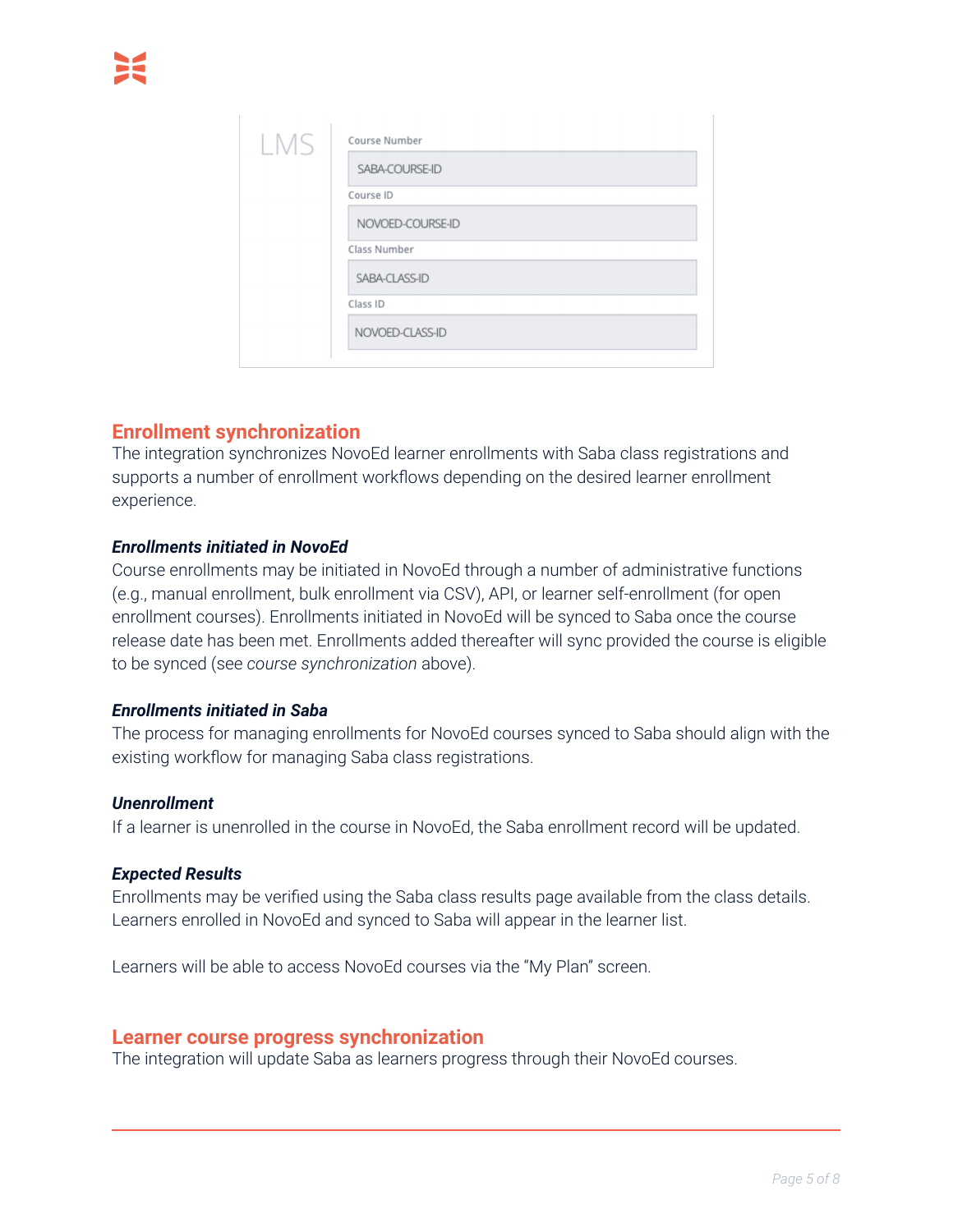- For NovoEd courses with points enabled, intermediate progress is sent to Saba as the learner's class score (in this context, class score represents a percentage completion based on course points).
- Upon completing a course in NovoEd, the learner's class completion status will be set to "Successful" in Saba.
- If a learner does not complete a course, the learner's class completion status will be updated in Saba accordingly.
- Revoking a completion in NovoEd will set the learner's class enrollment status back to "In Progress".

# <span id="page-5-0"></span>**Data Mapping & Flow**

## <span id="page-5-1"></span>**Data Flow**

For each NovoEd course, the integration establishes a course and an associated Web-based class in Saba.

In NovoEd, courses are represented by a single entity (the "course"). The Saba learning catalog data model is hierarchical with three objects:

- 1. Course
	- The highest level of the hierarchy. Contains a number of attributes that will be set by the NovoEd integration (see "Data Mapping" section for more).
- 2. Delivery type
	- Represents a mechanism for delivering a course to a learner.
	- Courses synced from NovoEd via the Saba LMS integration will be set to the predefined "Web-Based" delivery type.
- 3. Class
	- An instance of a course with a particular delivery type. One class is created for each NovoEd course.

When cloning a course in NovoEd, a new course will be created in Saba.

### **Synchronization Timing**

- **Courses** 
	- Existing courses will be synced in the background after the integration is configured.
	- New courses and updates to courses will be sent upon saving in NovoEd (assuming the sync criteria is met).
	- Some course assets (e.g., large course cover images) may take a few minutes to sync.
- **Fnrollments**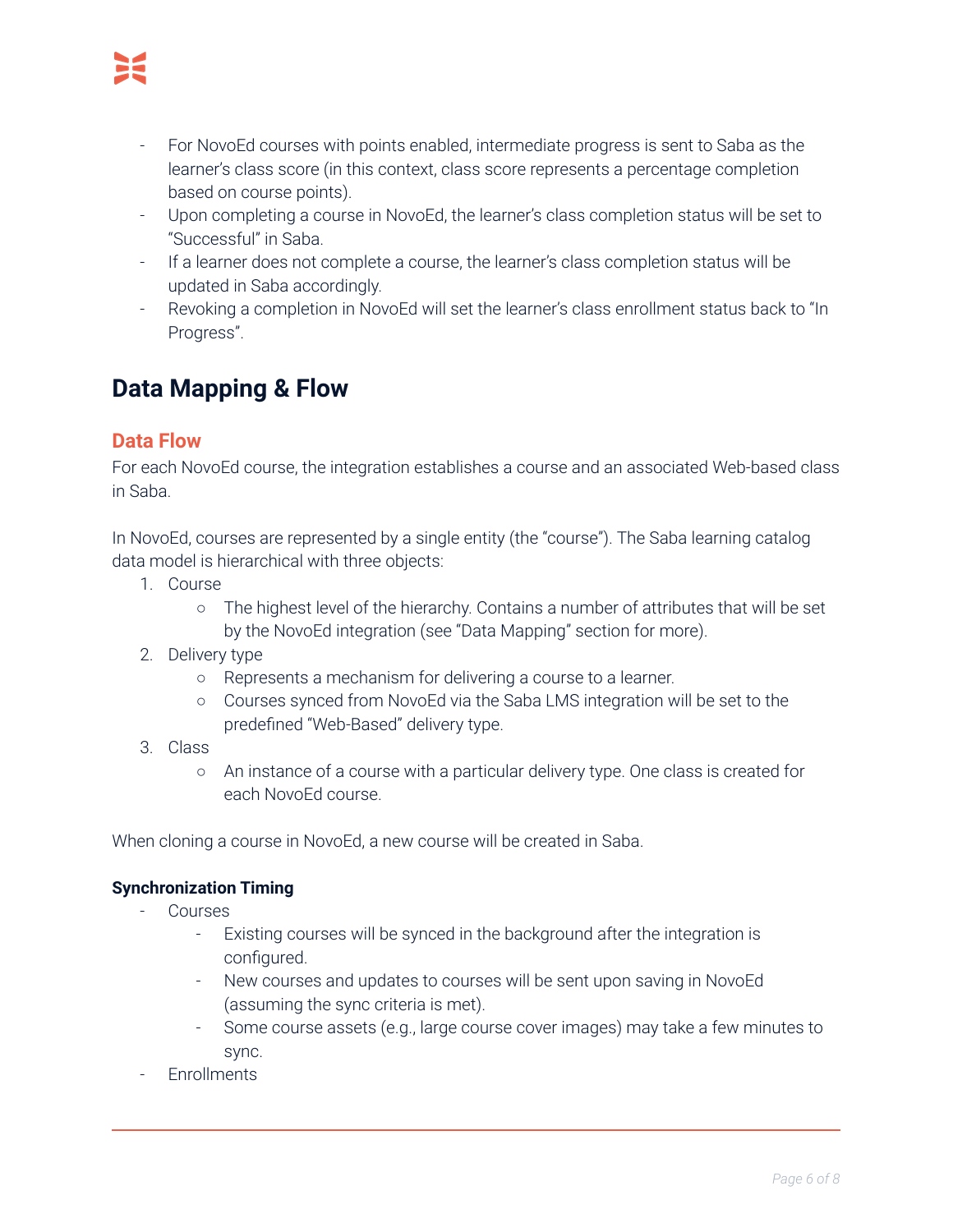- Enrollments for active courses will sync shortly after they are committed in either NovoEd or Saba.
- If the NovoEd course release date and enrollments are initiated in NovoEd, enrollments will be synchronized with Saba once the course release date is reached.
- Some objects (e.g., enrollments) may take a few minutes to propagate.

# <span id="page-6-0"></span>**Attribute Mapping**

<span id="page-6-1"></span>Saba Courses & NovoEd Courses

| Saba Course ←→ NovoEd Course           |                                          |                                                                                                                                                                                                                                            |
|----------------------------------------|------------------------------------------|--------------------------------------------------------------------------------------------------------------------------------------------------------------------------------------------------------------------------------------------|
| <b>Saba Course</b><br><b>attribute</b> | <b>NovoEd Course</b><br><b>attribute</b> | <b>Note</b>                                                                                                                                                                                                                                |
| Title                                  | Title                                    |                                                                                                                                                                                                                                            |
| Course ID                              | N/A                                      | Auto-generated by either NovoEd or Saba depending on<br>the admin's integration configuration in NovoEd.                                                                                                                                   |
| Domain                                 | N/A                                      | Corresponds to the value selected by the admin during<br>integration setup in NovoEd.                                                                                                                                                      |
| Course Image                           | <b>Cover Picture</b>                     |                                                                                                                                                                                                                                            |
| Description                            | Flyer Page: Course<br>Description        |                                                                                                                                                                                                                                            |
| <b>Course Dates</b>                    |                                          |                                                                                                                                                                                                                                            |
| Available From                         | Release Date                             |                                                                                                                                                                                                                                            |
| N/A                                    | <b>Start Date</b>                        | Not sent to Saba.                                                                                                                                                                                                                          |
| N/A                                    | <b>Registration Close</b><br>Date        | Not sent to Saba. (Only applicable for open enrollment<br>NovoEd courses.)                                                                                                                                                                 |
| N/A                                    | <b>End Date</b>                          | Not sent to Saba.                                                                                                                                                                                                                          |
| <b>Discontinued From</b>               | Closure Date                             |                                                                                                                                                                                                                                            |
| <b>Other Attributes</b>                |                                          |                                                                                                                                                                                                                                            |
| Display for Learner                    | N/A                                      | This drives whether or not the course appears in learner<br>search results. It does not directly impact access to the<br>course. The integration sets this to True for courses<br>that are open enrollment; otherwise, the value is False. |